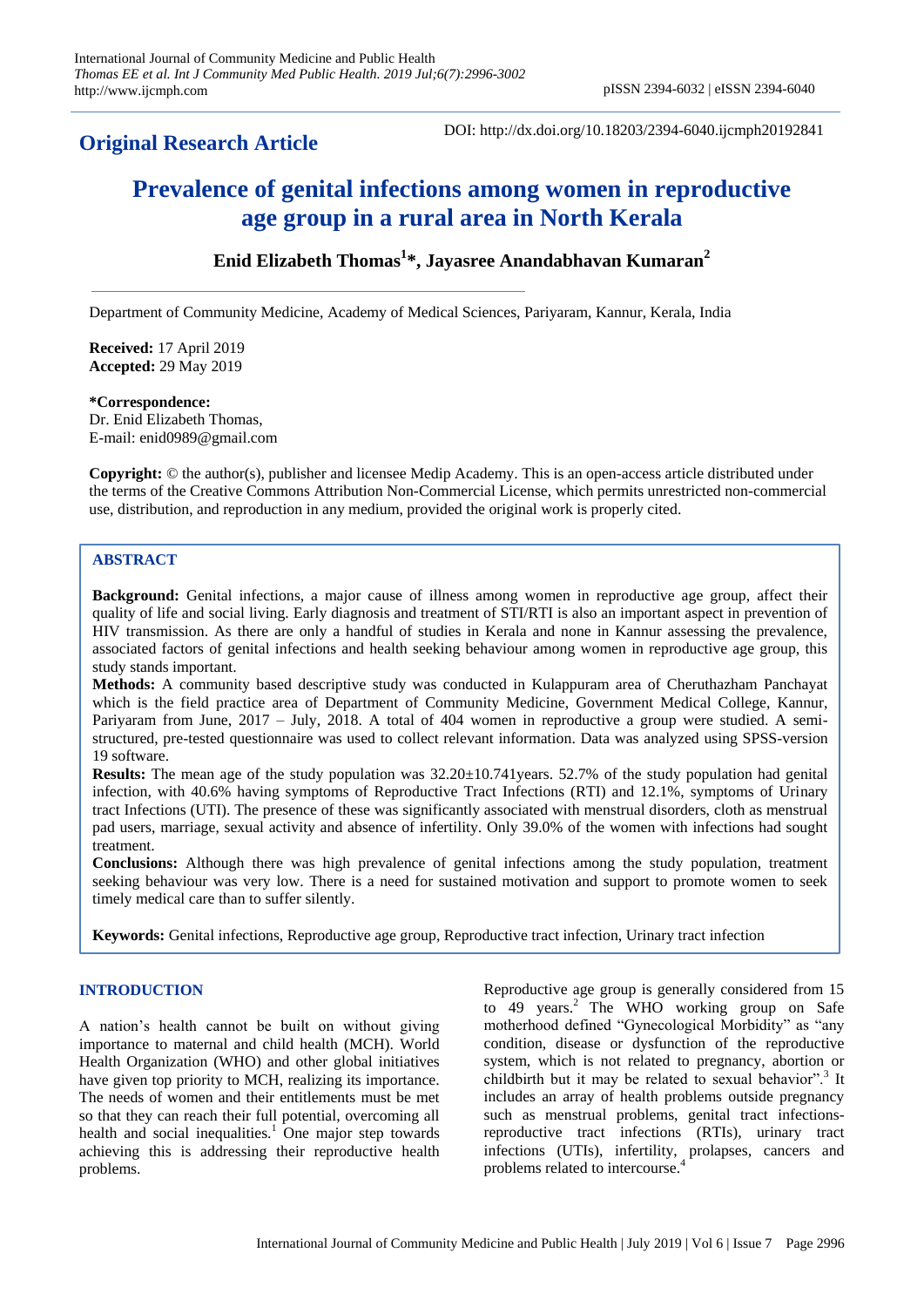UTI and RTI form a vast majority of gynecological morbidity. RTIs include three types: (i) sexually transmitted diseases (STDs) - those transmitted through sexual contact- like chancroid, chlamydia, gonorrhea, Human Immunodeficiency Virus (HIV), (ii) endogenous infections like bacterial vaginosis, candidiasis and (iii) iatrogenic infections due to unsafe abortion and poor hygiene during delivery. These infections often present with irritating symptoms like abnormal vaginal discharge, itching, low backache, pain during intercourse (dyspareunia), inguinal swelling, lower abdominal pain, discomfort, tiredness or unsoundness of mind. It may even be symptomless adding to the risk of developing a chronic condition called Pelvic Inflammatory Disease (PID). Recurrent urinary tract infection may also result in  $PID<sup>5,6</sup>$ 

The pattern, prevalence and health seeking behavior of genital infections vary from region to region. In developing countries, STI is one among the top five causes for which sexually active adults seek treatment.<sup>7</sup> Women aged 15–49 years, in poor and developing countries, lose about one third of their healthy life years due to reproductive illnesses. <sup>8</sup> Everyday, more than a million of sexually transmitted infections (STI) occur worldwide. An estimated 357 million people are newly infected with one of the four STIs - chlamydia, gonorrhoea, syphilis and trichomoniasis, each year. Absence of symptoms or mild symptoms often hinders the recognition of STI among them.<sup>9</sup> More than 6% of the adults suffer from an episode of RTI/STI each year, in India. Infertility, abortions, ectopic pregnancy, genital cancer, premature death and perinatal infections are the several consequences that women face if these infections are not treated at the earliest. If one has STI/RTI, the risk of HIV acquisition from an infected sexual partner increases by 8-10 fold. Hence, early diagnosis and appropriate treatment of STI/RTI is considered as a very important and cost effective strategy for control of HIV.<sup>7</sup>

The stigma associated often results in suppression of The sugnital associated often results in  $\frac{1}{2}$ . These women often face serious social consequences in terms of marital conflicts and ban from social  $&$  religious life.<sup>10</sup> There are only a few studies in Kerala and almost none in Kannur, which tries to assess the burden of genital infections among women in reproductive age group. The purpose of the present study was to assess the prevalence of genital infections among women in reproductive age group in a rural area in Kannur district, assess its association with various socio-demographic, menstrual and obstetric factors and to assess the health seeking behavior of the study population.

#### **METHODS**

This was a community based descriptive study done in Kulappuram area of Cheruthazham Panchayat in Kannur district, which is the field practice area of Department of Community Medicine, Government Medical College, Kannur, Pariyaram. It was done during June 2017 to July 2018. Women who were permanent residents of the study area (residing for 6 months or more) were included. There were a total of 458 women belonging to the reproductive age group in the area. Those who were unavailable at the time of house visit and not willing to give information were excluded. A house to house visit was done and a total of 404 women participated in the study. Information was collected by directly interviewing each woman using a pre tested, semi structured questionnaire. Morbidities within a period of two weeks were considered for genital infections. Genital infections, RTI and UTI were given operational definitions. Those women detected to have any gynecological problem were referred to the nearest health facility for further management. All were educated about menstrual and sex hygiene.

The data was entered into Microsoft Excel and analysis was carried out using the Statistical Package for the Social Sciences (SPSS) version 19 software. The descriptive statistical methods like mean, standard deviation, frequencies and proportions were used. Inferential statistics like Chi-square test, Student's t test and Fischer"s exact test were used to test the significance between associated factors and gynecological morbidity. A "p" value of less than 0.05 was taken as significant.

#### **RESULTS**

The mean age of the study population was  $32.20 \pm 10.741$ years. Out of the 404 women studied, majority (70%) were Hindus, Most of them (68.8%) were married, all of them were literate and majority were unemployed (76.2%). 65.8% belonged to upper middle class of socio economic status and 53% were from nuclear families (Table 1). The mean age at marriage of the study population was 21.49 years±3.6 SD. Lowest age at marriage was 14 years and highest age was 33 years.

The prevalence of overall genital infections, UTI and RTI are shown in Table 2. A higher prevalence of RTI was observed compared to UTI. Symptoms of genital infection are shown in Table 3.

The mean age of women with genital infection  $(34.06 \pm 10.091$  SD years) was significantly higher than that of women without any genital infection  $(30.68 \pm 11.036$  SD years) (p=0.002). The presence of any genital infection was significantly associated with several factors as shown in Table 4.

The mean age of women with RTI (34.63±10.056 SD years) was significantly higher than that of women without any genital infection  $(30.54 \pm 10.897$  SD years) (p<0.001). RTI was significantly associated with presence of menstrual disorders, cloth as menstrual pad users, marriage, sexual activity and absence of infertility as shown in Table 5.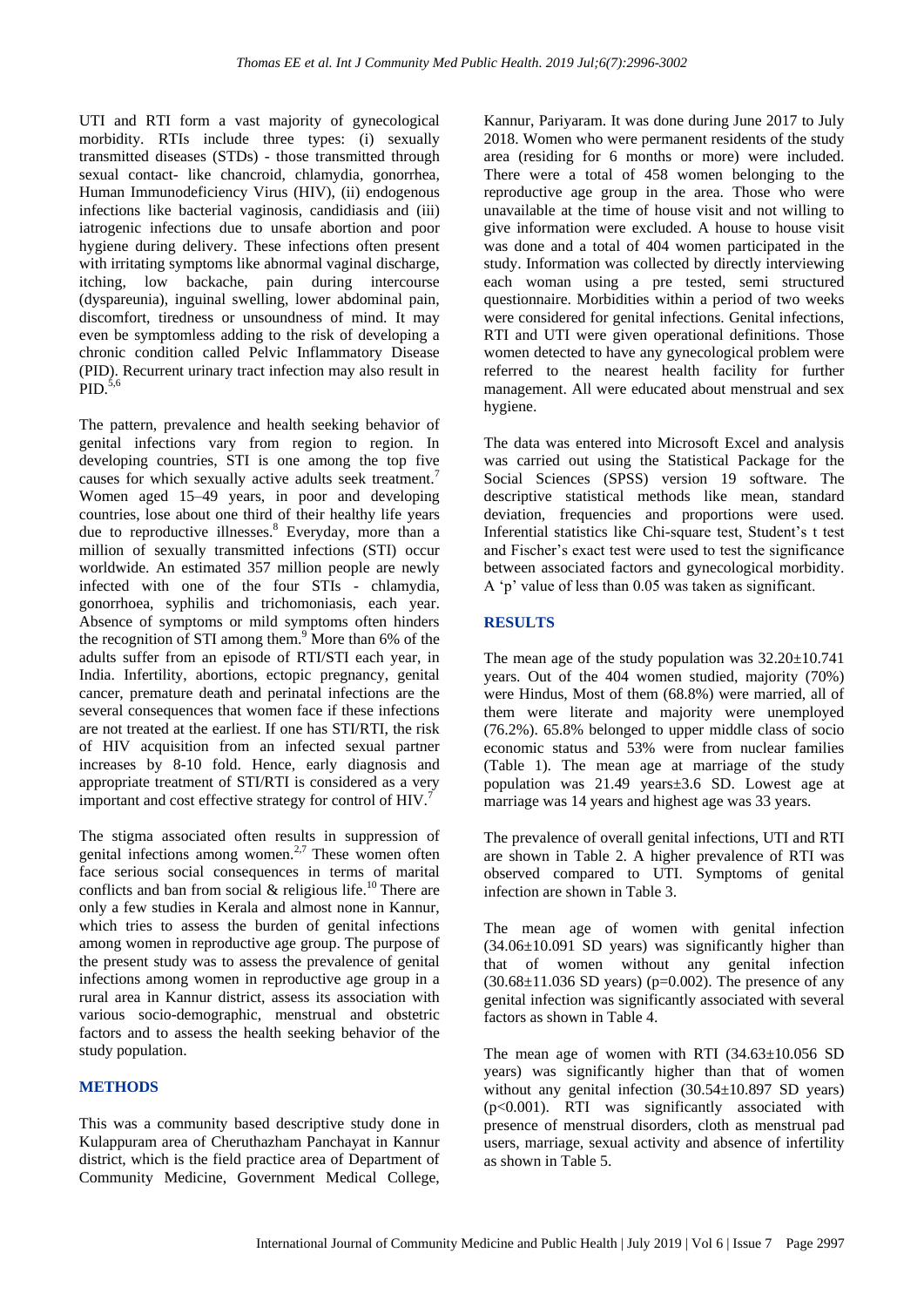## **Table 1: Socio-demographic factors of the study population (n=404).**

|                                                  | <b>Frequency</b> | Percentage<br>(%) |
|--------------------------------------------------|------------------|-------------------|
| Age group (in years)                             |                  |                   |
| $15 - 20$                                        | 77               | 19.1              |
| $21 - 25$                                        | 58               | 14.4              |
| 26-30                                            | 63               | 15.6              |
| 31-35                                            | 36               | 8.9               |
| 36-40                                            | 59               | 14.6              |
| $41 - 45$                                        | 50               | 12.4              |
| 46-49                                            | 61               | 15.1              |
| Religion                                         |                  |                   |
| Hindu                                            | 283              | 70.0              |
| Christian                                        | 53               | 13.1              |
| Muslim                                           | 68               | 16.8              |
| <b>Marital</b> status                            |                  |                   |
| Married                                          | 278              | 68.8              |
| Unmarried                                        | 104              | 25.7              |
| Divorcee                                         | 1                | .2                |
| Widow                                            | 18               | 4.5               |
| Living separated                                 | 3                | .7                |
| <b>Education</b>                                 |                  |                   |
| Primary school<br>certificate                    | 5                | 1.2               |
| Middle school certificate                        | 12               | 3.0               |
| High school certificate                          | 119              | 29.5              |
| Intermediate school                              |                  |                   |
| certificate/Diploma                              | 142              | 35.1              |
| Semi professional                                | 116              | 28.7              |
| Professional                                     | 10               | 2.5               |
| Occupation                                       |                  |                   |
| Unemployed work                                  | 308              | 76.2              |
| Unskilled work                                   | 26               | 6.4               |
| Semi-skilled worker                              | 1                | $\cdot$ .2        |
| Skilled worker                                   | 10               | 2.5               |
| Clerk, shop owner,<br>farmer                     | 17               | 4.2               |
| Semi-professional work                           | 40               | 9.9               |
| Professional work                                | $\overline{2}$   | .5                |
| Socioeconomic status (modified Kuppuswamy scale) |                  |                   |
| Upper class                                      | 20               | 5.0               |
| Upper middle class                               | 266              | 65.8              |
| Lower middle class                               | 69               | 17.1              |
| <b>Upper lower class</b>                         | 49               | 12.1              |
| <b>Type of family</b>                            |                  |                   |
| Nuclear family                                   | 214              | 53.0              |
| <b>Extended family</b>                           | 70               | 17.3              |
| Joint family                                     | 120              | 29.7              |

There was no significant association between UTI and age group of the study population. But it was significantly associated with menstrual disorder, marital status and sexual activity (Table 6).

### **Table 2: Prevalence of infection among the study population (n=404) [not mutually exclusive].**

| <b>Infection</b>         | <b>Frequency</b> | Percentage (%) |
|--------------------------|------------------|----------------|
| <b>Genital infection</b> | 213              | 52.7           |
| RTI                      | 164              | 4በ 6           |
| UTI                      |                  | 121            |

#### **Table 3: Symptoms of genital infection [not mutually exclusive].**

| <b>Symptom</b>                                 | <b>Frequency</b> | Percentage (%) |
|------------------------------------------------|------------------|----------------|
| $UTI(n=49)$                                    |                  |                |
| Fever                                          | 2                | 4.1            |
| Burning urination                              | 34               | 69.4           |
| Frequent urination                             | 43               | 87.8           |
| RTI $*(n=164)$                                 |                  |                |
| Low backache                                   | 75               | 45.7           |
| Excessive vaginal<br>discharge                 | 58               | 35.4           |
| Vulval itching                                 | 31               | 18.9           |
| Lower abdominal<br>pain                        | 22               | 13.4           |
| Pain during<br>intercourse                     | 22               | 13.4           |
| Foul smelling<br>vaginal discharge             | 16               | 9.7            |
| Altered consistency<br>in vaginal<br>discharge | 12               | 7.3            |
| <b>Discoloured</b><br>vaginal discharge        | 3                | 1.8            |
| Genital ulcer                                  | 1                | 0.6            |

\*There were no women with complaints of inguinal swelling.

The present study showed that any genital infection, UTI or RTI was not significantly associated with sociodemographic factors like religion, occupation, education, socioeconomic status, type of family and family size. The presence of diabetes mellitus also did not show a significant relationship with infections. Factors related to menstrual and obstetric history like frequency of changing pad material, use of barrier methods of contraception, history of genital infection during and post pregnancy, vaginal delivery and parity were also not significantly associated with these. Women who used cloth as pad material had a higher prevalence of RTI, but this difference was not significant for overall genital infections or UTI. Women with infertility had a significantly lower prevalence of overall genital infections and RTI, but not UTI.

Out of the 182 women with any genital infection, only 39.0% of the women had sought treatment. "Mildness of symptoms" was the most common reason said for not seeking treatment (34.1%), followed by "thought it will be ok by itself"  $(11.2\%)$ .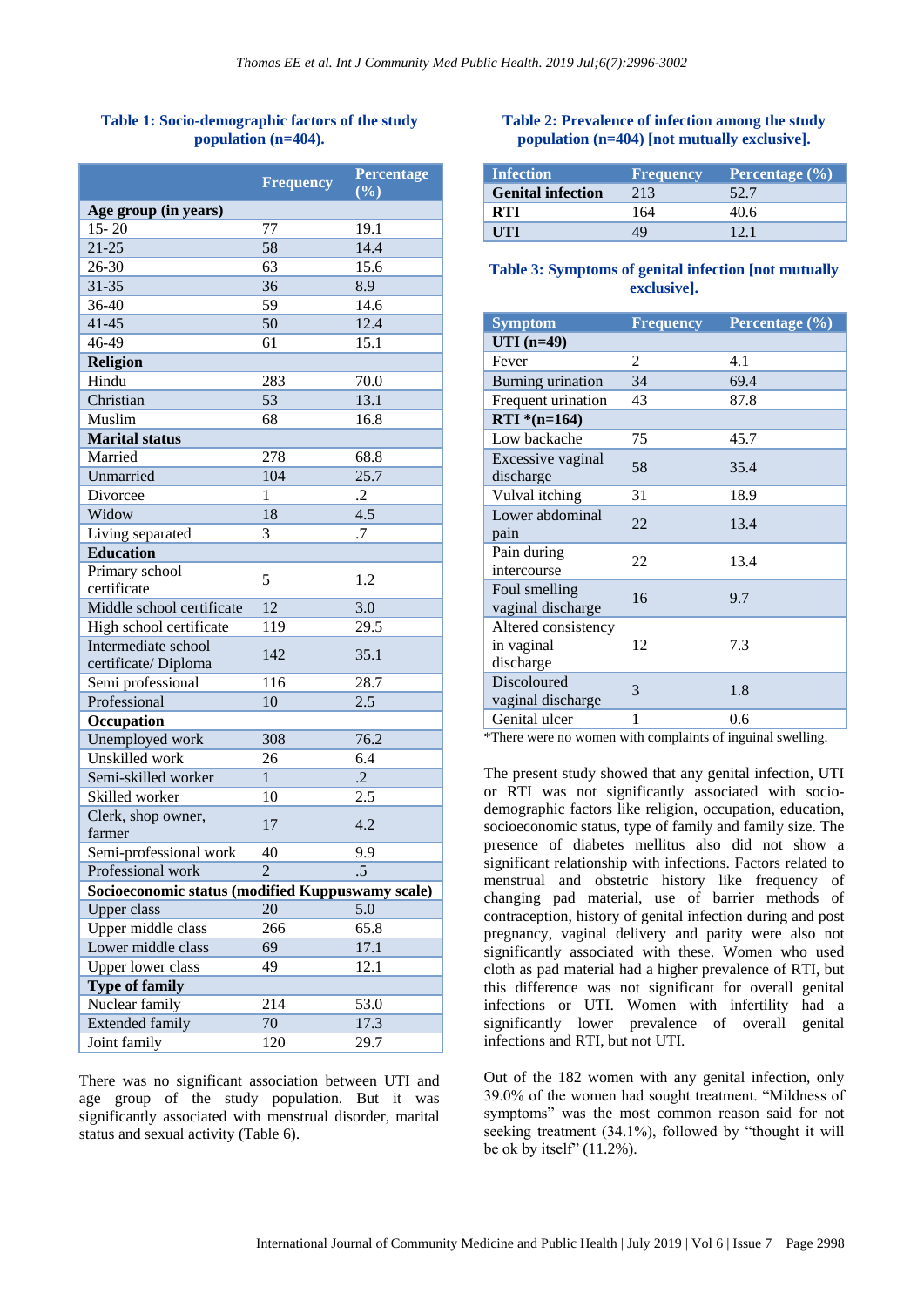#### **Factors Any genital infection No Yes Total P value# N (%) N (%) Menstrual disorder(n=374)\*\*** Absent 83 (71.6) 33 (28.4) 116 <0.001<sup>\*</sup> Present 129 (50.0) 129 (50.0) 258 **Marital status** Ever married 145 (48.3) 155 (51.7) 300 <0.001<sup>\*</sup> **(n=404)** Never married 77 (74.0) 27 (26.0) 104 **Sexually active** No 89 (70.6) 37 (29.4) 126 <0.001<sup>\*</sup> **(n=404)** Yes 133 (47.8) 145 (52.2) 278 **Infertility** Present 12 (85.7) 2 (14.3) 14 0.004\*

#### **Table 4: Relationship between genital infection and other factors.**

#Chisquare test, \* significant. \*\* Women who had attained menopause excluded, ##only married women are considered.

**(n=300)##** Absent 133 (46.5) 153 (53.5) 286

#### **Table 5: Relationship between RTI and other factors.**

|                                                                |                    | <b>RTI</b> |            |              |            |
|----------------------------------------------------------------|--------------------|------------|------------|--------------|------------|
| <b>Factors</b>                                                 |                    | No         | <b>Yes</b> | <b>Total</b> | P value#   |
|                                                                |                    | N(%)       | N(%)       |              |            |
| <b>Menstrual disorder</b><br>$(n=374)$ **                      | Absent             | 86(74.1)   | 30(25.9)   | 116          | $0.001*$   |
|                                                                | Present            | 144 (55.8) | 114 (44.2) | 258          |            |
| <b>Material of choice as</b><br>menstrual pad<br>$(n=370)$ *** | Disposable pad/    | 185(64.5)  | 102(35.5)  | 287          | $0.037*$   |
|                                                                | both cloth and pad |            |            |              |            |
|                                                                | Only cloth         | 43(51.8)   | 40(48.2)   | 83           |            |
| <b>Marital status</b><br>$(n=404)$                             | Ever married       | 160(53.3)  | 140(46.7)  | 300          | $< 0.001*$ |
|                                                                | Never married      | 80 (76.9)  | 24(23.1)   | 104          |            |
| <b>Sexually active</b>                                         | N <sub>o</sub>     | 92(73.0)   | 34(27.0)   | 126          | $< 0.001*$ |
| $(n=404)$                                                      | <b>Yes</b>         | 148 (53.2) | 130 (46.8) | 278          |            |
| <b>Infertility</b><br>$(n=300)$ ##                             | Present            | 12(85.7)   | 2(14.3)    | 14           | $0.013*$   |
|                                                                | Absent             | 148 (51.7) | 138 (48.3) | 286          |            |

#Chisquare test,\* significant.\*\* Women who had attained menopause excluded, ##only married women are considered, \*\*\*only currently menstruating women are considered.

### **Table 6: Relationship between UTI and other factors.**

|                                     |                | <b>UTI</b> |            |                           |          |
|-------------------------------------|----------------|------------|------------|---------------------------|----------|
| <b>Factors</b>                      |                | No         | <b>Yes</b> | <b>Total</b><br>$(n=404)$ | P value# |
|                                     |                | N(%        | N(%)       |                           |          |
| <b>Menstrual disorder</b>           | Absent         | 109(94.0)  | 7(6.0)     | 116                       | $0.017*$ |
| $(n=374)$ **                        | Present        | 220(55.3)  | 38 (14.7)  | 258                       |          |
| <b>Marital status</b><br>$(n=404)$  | Ever married   | 257(85.7)  | 43(14.3)   | 300                       | $0.021*$ |
|                                     | Never married  | 98 (94.2)  | 6(5.8)     | 104                       |          |
| <b>Sexually active</b><br>$(n=404)$ | N <sub>0</sub> | 120(95.2)  | 6(4.8)     | 126                       | $0.002*$ |
|                                     | Yes            | 235 (84.5) | 43 (15.5)  | 278                       |          |

#Chisquare test, \* significant.<sup>\*\*</sup> Women who had attained menopause excluded.

#### **DISCUSSION**

Genital infections can be really troublesome for any woman. The overall prevalence in our study was 52.7% of which 12.1% had UTI and 40.6% had RTI.

This RTI prevalence was lower than studies done among rural women in Western China (70.3%), Belgaum  $(70.5%)$  and Mohali  $(45.0%)$ .<sup>11-13</sup> But studies from Rajasthan (22.3%), Tamil Nadu (14.5%) and Lebanon  $(9.3\%)$  reported a lower prevalence.<sup>14-16</sup> Studies done in the rural panchayat of Vakkom in Trivandrum district (7.22%) and Mavoor grama panchayat in Calicut (10.5%) also showed lower prevalence of RTIs. In these studies, the prevalence of UTI was 5.7% and 8.2% respectively, which was almost similar to our study.<sup>17,18</sup> District Level House hold Facility survey- 4 (DLHS-4) (2012-2013) showed that 1.5% women had problems of abnormal vaginal discharge and 10.5% had symptoms suggestive of  $RTI/STI.<sup>19</sup>$  This difference in prevalence may be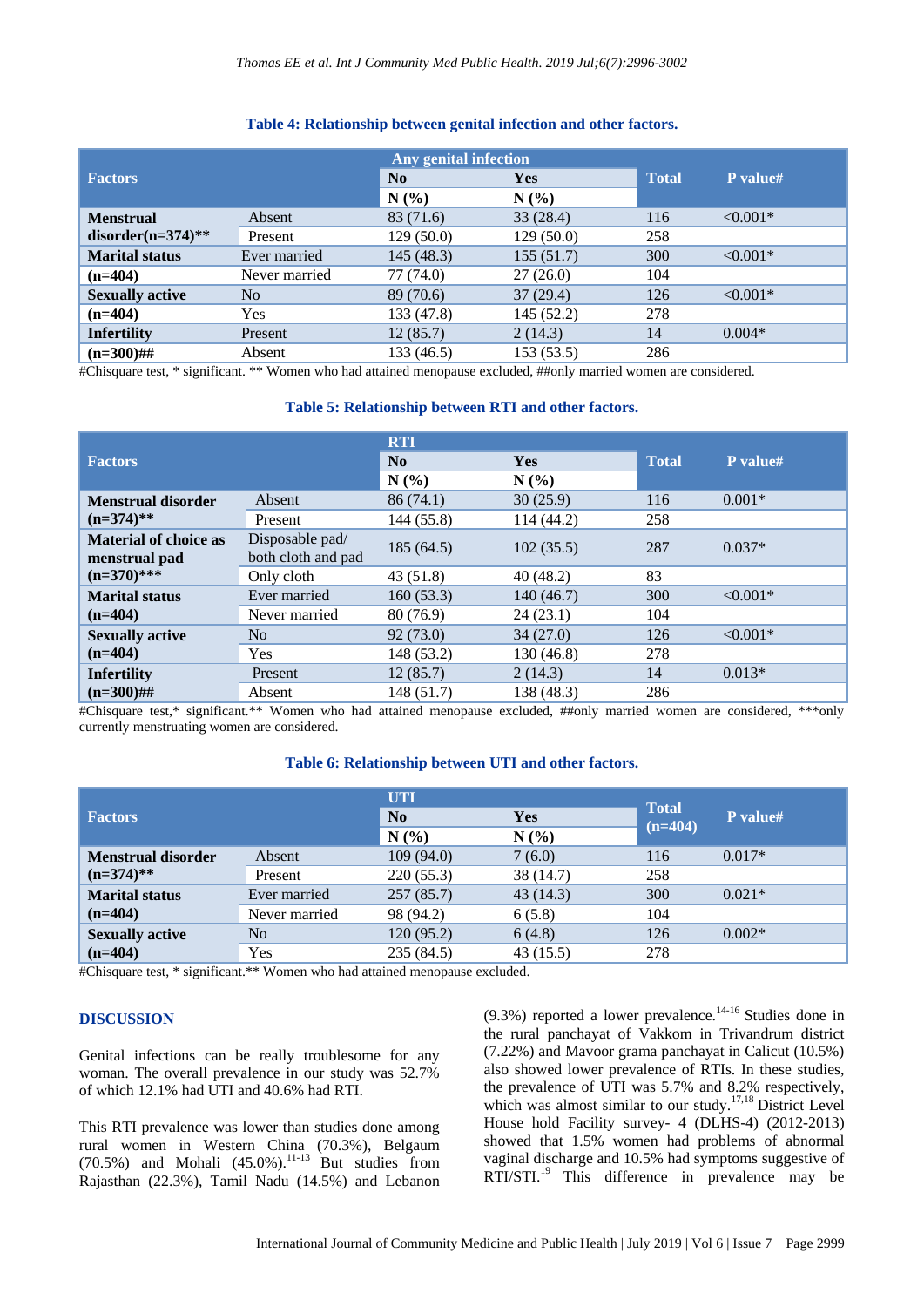attributed to the difference in perception of symptoms, selection criteria and regional variations. In certain diseases, the "concept of normalcy" might play an important role as women would not complain of those considering it as normal, unless specifically asked for. This point was highlighted in the Gadchiroli study which also showed a higher prevalence of gynecological morbidity (92%) where genital infections formed 50% of the burden. 62.1% of women in their study had bacterial vaginitis alone.<sup>20</sup>

Low back ache (18.6%), abnormal vaginal discharge (14.4%) were the most common complaints of RTI, similar to studies in India and worldwide by, Rong Yang et al, Mamta et al, Kambo et al and Rehnuma et al.<sup>11,13,21,22</sup> According to estimates of the 2010 Global Burden of Disease Study, low back ache is in the top ten list of diseases that account for highest number of DALYs in the world.<sup>23</sup> Itching/irritation over vulva, abnormal vaginal discharge and dysuria were the most commonly experienced symptoms of genital infections in a study conducted among women in rural areas of Thiruvarur district of Tamil Nadu state.<sup>14</sup>Mani et al in their study also revealed that abnormal vaginal discharge was the commonest symptom among women with RTI. $^{24}$ 

Advanced age, had a positive association with overall genital infections, RTI and UTI, in this study. The mean age of women without genital infections was lower (30.68 years) than others with genital infections (34.06 years) ( $p=0.002$ ). A similar finding was obtained in a study from Bikaner, Rajasthan.<sup>15</sup> In the present study, 51.7% of married women and 52.2% of sexually active women had genital infections as against 26.0% and 29.4% in their respective counterparts  $(p<0.001$  for all). A study in Bhavnagar city by Gosalia et al also showed a significant association between marital status and vaginal discharge.<sup>25</sup> Lack of hygiene before and after intercourse, trauma and inflammation during penetrative sex and deliveries might contribute to this observation. 50% of women with menstrual disorders complained of symptoms of UTI/RTI. Genital infections are a known cause of many menstrual disorders like menorrhagia.<sup>5</sup>

It was noted that 53.5% of women without infertility problems had genital infections whereas only 14.3% of women with infertility had the same  $(p=0.004)$ . When association with RTI was looked for, lower proportion (14.3%) of women with infertility had RTI compared to others (48.3%). This association was found to be significant ( $p=0.013$ ). This was in contrast to the existing knowledge that infections in the lower genital tract could cause infertility.<sup>5</sup> This could be because majority  $(71.4\%)$ of the women who had infertility had sought treatment and they had either taken treatment or took precautions to avoid infections.

Interestingly, it was observed that people who used sanitary pad (35.5%) had a lower rate of RTI than those who used cloth  $(48.2\%)$  (p=0.037). Many factors like method of cleaning cloth, drying it under shade or in sunlight, reusing the cloth might play an important role in the pathology of genital infections.

In several other studies there seemed to be a higher risk for infections in women with increased parity, history of gynecological surgery, invasive contraception, prolapse religion, age at marriage<sup>3</sup> and poor education.<sup>15,23,2</sup> However, we did not find the relationship between infections and religion, education, occupation, socioeconomic status, presence of diabetes, frequency of changing pad, barrier methods of contraception or prior delivery, significant.

Out of the 182 women with genital infections, only 71 (39.0%) had consulted a health facility for treatment. The major reasons given by women were mildness of symptoms (34.1%), thought it would be ok by itself (11.2%), did not feel treatment was necessary (9.4%), time constraints (8.6%) etc. Shyness, embarrassment, financial constraints, considering symptoms as an age related problem were the other reasons said to us. There still exists a wide gap between diseases perceived and health seeking behaviour. Proper health education and constant motivation to take treatment and become symptom free is required to improve quality of life of women.

Any STD facilitates the transmission of HIV. Grosskurth H et al, in their randomized control trial, have provided evidence to support the role of early diagnosis and treatment of STI/RTI in prevention of  $HIV.<sup>28</sup>$  National AIDS control Organisation (NACO) has clearly stated the need for control of STI/RTI if AIDS epidemic has to be curbed.<sup>7</sup> Department of Family welfare and NACO have taken steps to integrate services for treatment of these infections at all levels of health care. They have started a network of 1160 designated STI/RTI clinics ("Suraksha clinics") to promote sexual and reproductive health through syndromic case management approach.<sup>7</sup> But effective communication and interventions to generate demand for these services should be brought about. Only then, it can remove the stigma associated and make women access these.

This study had a few limitations. As assessment was only based on questionnaire and symptoms perceived and not on clinical examination, some asymptomatic cases might have been missed. This can result in underestimation of the prevalence. There can be recall bias regarding information on obstetric history. Results cannot be generalized to Kerala, since it is a small study.

#### **ACKNOWLEDGEMENTS**

We thank the women, health facilitators and library staff at Kulappuram for cooperating with us, throughout the study and for spending time, sharing their health concerns.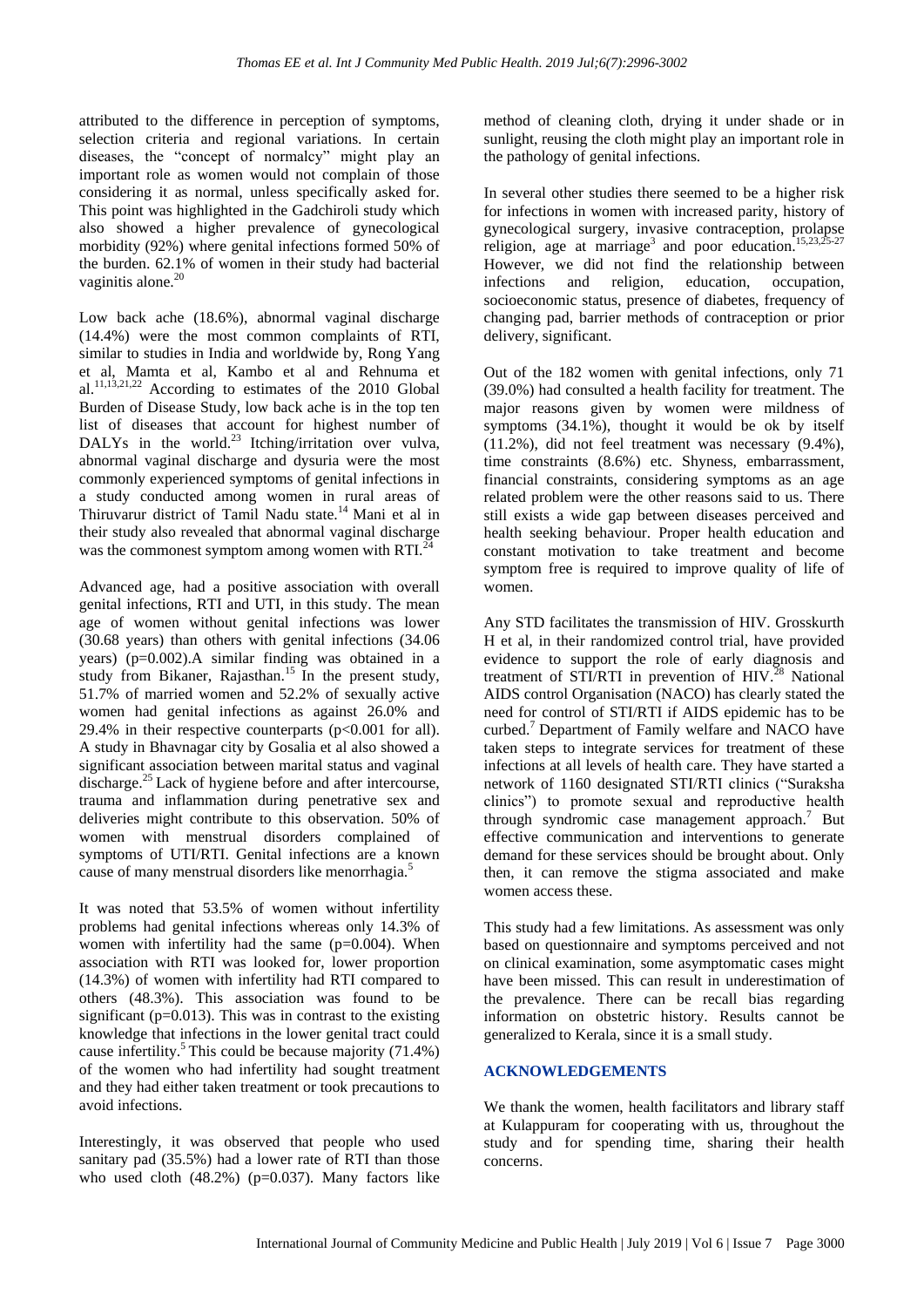*Funding: No funding sources Conflict of interest: None declared Ethical approval: The study was approved by the Institutional Ethics Committee*

#### **REFERENCES**

- 1. WHO D of RH& R. Women and Health : Today"s Evidence Tomorrow"s Agenda. World Health Organization; 2009. Available at: http://www.who. int/gender-equity-rights/knowledge/9789241563- 857/en/. Accessed on 3 January 2019.
- 2. Park K. K P. Park"s Textbook of preventive and social medicine. 23rd ed. Banarsidas Bhanot; 2019: 471-539.
- 3. World health Organisation. Measuring reproductive morbidity: Report of a techical working group. 1989. Available at: http://apps.who.int/iris/ bitstream/10665/61306/1/WHO\_MCH\_90.4.pdfhttp ://apps.who.int/iris/bitstream/handle/10665/61306/ WHO\_MCH\_90.4.pdf?sequence=1&isAllowed=y. Accessed on 13 November 2016.
- 4. Singh SK, Singh S. Reproductive morbididty among the rural women in Maharashtra. MPS Semin Pap. 2006: 1–206.
- 5. Howkins B. Shaw"s textbook of Gynaecology. 16th ed. Padubidri VG, ed. Reed Elsevier India pvt Limited; 2015: 321-423.
- 6. Centre for Disease Control & prevention (CDC) NC for HS (NCHS). Health United States, 2015 with special feature on racial and ethnic health disparities. 2015. Available at: https://www.cdc.gov/ nchs/data/hus/hus15.pdf#071. Accessed on 13 March 2017.
- 7. NACO. STI / RTI Services | National AIDS Control Organization | MoHFW | GoI. 2018. Available from: http://naco.gov.in/sti-rti-services. Accessed on 7 March 2019.
- 8. WHO. General Assembly Special Session on ICPD+5, Address of Director- General, WHO. 1999. Available at: http://www.who.int/directorgeneral/speeches/1999/english/19990630\_icpd+5. Html. Accessed on 13 March 2017.
- 9. WHO. Sexually transmitted and reproductive tract infections. WHO. World Health Organization; 2019. Available at: https://www.who.int/reproductive health/topics/rtis/en/ Accessed on 6 March 2019.
- 10. Dheresa M, Assefa N, Berhane Y, Worku A, Mingiste B, Dessie Y. Gynecological Morbidity among Women in Reproductive Age: A Systematic Review and Meta-Analysis. J Womens Heal Care. 2017;6(3):1–11.
- 11. Mamta, Kaur N. Reproductive Tract Infections: Prevalence and Health Seeking Behaviour among Women of Reproductive Age Group. Int J Sci Res. 2014;3(4):138–42.
- 12. Poornima S, Katti SM, Mallapur MDVM, Vinay M. Gynecological problems of married women in the reproductive age group of urban Belgaum, Karnataka. Al Ameen J Med Sci. 2013;6(3):226–30.
- 13. Rong Yang L, Zhao H, Ping Wang H, Ping Niu J, Jian KS, Qing Mao H, et al. Improving Ability of Married Women to Prevent Reproductive Tract Infections in Rural Western China. Environ Health Prev Med. 2006;11:233–40.
- 14. Ravi RP, Kulasekaran RA. Prevalence of sexually transmitted infections among young married women in Thiruvarur district of Tamil Nadu state in India. Indian J Community Heal. 2014;26(1):82–7.
- 15. Rathore M, Swami SS, Gupta BL, Sen V, Vyas BL, Bhargav VR. Community based study of self reported morbidity of reproductive tract infections among women of reproductive age in rural area of Rajasthan. Indian J Community Med. 2003;28(3):117–21.
- 16. Deeb M, Awwad J, Yeretzian JKH. Ethical approval and statistical analysis. Bull World Health Organ. 2003;81(9):639–45.
- 17. Sajna MV, Bina Thomas RL. Prevalence of reproductive morbidity and its determinants among ever married women of reproductive age group (15- 45 years) in a rural area of Kozhikode | M V | Public Health Review: International Journal of Public Health Research. Public Heal Rev Int J Public Heal Res. 2017;4(2):57–64.
- 18. Abraham A, Varghese S, Satheesh M, Vijayakumar K, Gopakumar S, Mendez A. Pattern of gynecological morbidity, its factors and Health seeking behavior among reproductive age group women in a rural community of Thiruvananthapuram district, South Kerala. Indian J Community Heal. 2014;26(3):230–7.
- 19. Ministry of Health and Family Welfare. State Fact Sheet Kerala District Level Household and Facility survey-4. 2012 [cited 2018 Oct 18]. Available from: http://rchiips.org/pdf/dlhs4/report/KE.pdf
- 20. Bang A. Womens perceptions of white vaginal discharge: ethnographic data from rural Maharashtra. New Delhi: New Delhi India Har-Anand Publications. 1994;1994:79–94.
- 21. Parvez R, Sugunan AP, Saha MK, Muruganandam N, Thamizhmani R. Gynecological Morbidity among the Rural women of Andaman Islands-Community Based Study. Int J Curr Microbiol App Sci. 2016;5(4):28-31.
- 22. Kambo IP, Dhillon B, Singh P, Saxena B, Saxena N. Self reported gynaecological problems from twenty three districts of India (an ICMR task force study). Indian J Community Med. 2003;28(2):67– 73.
- 23. Al Mazroa MA. Years lived with disability (YLDs) for 1160 sequelae of 289 diseases and injuries 1990- 2010: a systematic analysis for the Global Burden of Disease Study 2010. Lancet. 2012;380(9859):2163– 96.
- 24. Mani G, Annadurai K, Danasekaran R. Healthcare Seeking Behaviour for Symptoms of Reproductive Tract Infections among Rural Married Women in Tamil Nadu -A Community Based Study. Online J Heal Allied Scs. 2013;12(3):1.